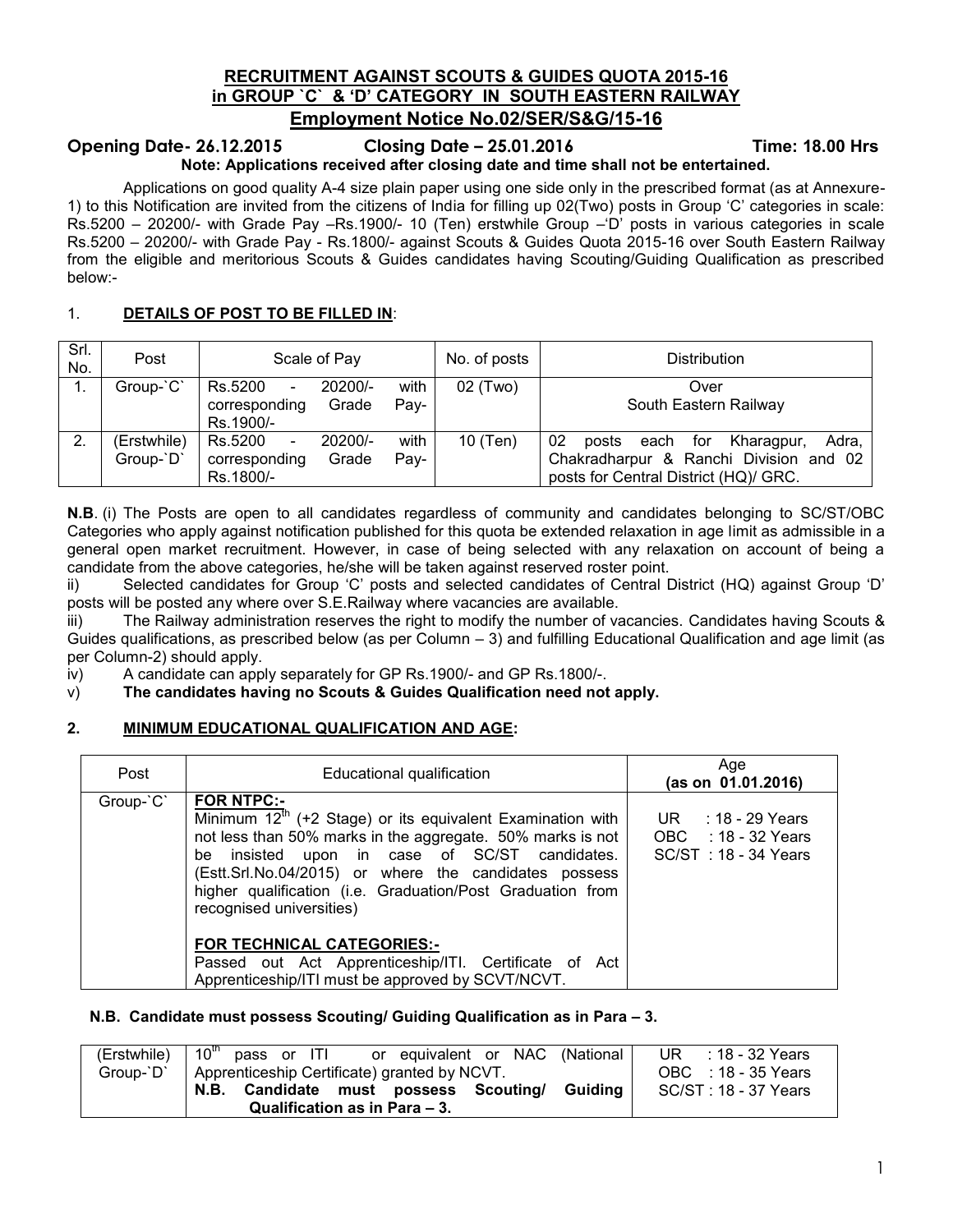Note 1: Age relaxation to **serving railway employees, staff of Quasi-administrative offices, widows/divorcée women/women judicially separated but not married, PWD, Ex. Servicemen and ordinarily domicile persons in the state of Jammu & Kashmir** will be permissible as per extant rules.

Note 2: The OBC Certificate must be a recent one and the candidate must belong to non-Creamy Layer having parents' annual income limit within 2.5 lakhs.

#### **3. SCOUTING / GUIDING QUALIFICATIONS: (Applicable for both Group 'C' & Group 'D' post)**

 Beside the educational qualification and age limit the following Scouting & Guiding Qualifications are essential for recruitment against Scouts & Guides Quota in Grade Pay of Rs.1900/- & Rs.1800/-

- (a) A President Scout /Guide /Rover/Ranger/ or Himalayan Wood Badge (HWB) held in any Section.
- (b) Should have been an active member of a Scouts Organization for the last 05 years. The Certificate of Activeness should be as **Annexure-III** and;
- (c) Should have attended two events at National level OR All India Railway's level AND Two events at State level.

#### 4. **MEDICAL EXAMINATION**:

 Candidates will be subjected to medical examination by Railway medical authority prior to their appointment after due selection.

#### **5. WHOM TO APPLY**:

 For recruitment in Gr. 'C' posts, applications should be addressed to the Chairman/Railway Recruitment Cell, South Eastern Railway, 11, Garden Reach Road, Kolkata-700043, by **ordinary post only** or to be dropped in the box provided at GM Building, 1<sup>st</sup> Floor, Recruitment Section, Garden Reach.

For Group 'D' posts the applications should be addressed to the Chairman/ Railway Recruitment Cell, South Eastern Railway, 11, Garden Reach Road, Kolkata-700043 through the Postal address of respective Division and it should be sent by **ordinary post only** or dropped in the box provided in the respective offices in the Division/Headquarters, at the address given below:

|               | Divisioni readquarters, at the address given below.                       |                                                                           |
|---------------|---------------------------------------------------------------------------|---------------------------------------------------------------------------|
|               | CENTRAL DISTRICT(HQ)                                                      | <b>CHAIRMAN</b>                                                           |
| a)            | (Garden Reach/New Koilaghat/                                              | Railway Recruitment Cell                                                  |
|               | Shalimar/ Santragachi / Tikiapara)                                        | South Eastern Railway, 11, Gard en Reach                                  |
|               |                                                                           | Road, Kolkata-700043                                                      |
|               |                                                                           | [Box provided in Recruitment Section/GM Building, 1 <sup>st</sup> Floor]. |
| b)            | <b>KHARAGPUR DIVISION</b>                                                 | <b>CHAIRMAN</b>                                                           |
|               |                                                                           | Railway Recruitment Cell                                                  |
|               |                                                                           | South Eastern Railway                                                     |
|               |                                                                           | through :-                                                                |
|               |                                                                           | The Divisional Railway Manager (Personnel)                                |
|               |                                                                           | South Eastern Railway, Kharagpur, Pin-721301                              |
| $\mathsf{c})$ | <b>ADRA DIVISION</b>                                                      | <b>CHAIRMAN</b>                                                           |
|               |                                                                           | Railway Recruitment Cell                                                  |
|               |                                                                           | South Eastern Railway                                                     |
|               |                                                                           | through :-                                                                |
|               |                                                                           | The Divisional Railway Manager (Personnel),                               |
|               |                                                                           | South Eastern Railway, D.R.M. Building,                                   |
|               |                                                                           | Adra, West Bengal, Pin-723121                                             |
| d)            | CHAKRADHARPUR DIVISION                                                    | <b>CHAIRMAN</b>                                                           |
|               |                                                                           | <b>Railway Recruitment Cell</b>                                           |
|               |                                                                           | South Eastern Railway                                                     |
|               |                                                                           | through :-                                                                |
|               |                                                                           | The Divisional Railway Manager (Personnel),                               |
|               |                                                                           | South Eastern Railway, P.O. Chakradharpur,                                |
|               |                                                                           | Dist: West Singbhum, Jharkhand - 833102                                   |
| e)            | <b>RANCHI DIVISION</b>                                                    | <b>CHAIRMAN</b>                                                           |
|               |                                                                           | Railway Recruitment Cell / South Eastern Railway                          |
|               |                                                                           | through :-                                                                |
|               |                                                                           | The Divisional Railway Manager (Personnel),                               |
|               |                                                                           | South Eastern Railway, D.R.M. Building, Hatia, Jharkhand, Pin -           |
|               |                                                                           | 834003.                                                                   |
|               | <b>G I AST DATE EOD DECEIDT OF ADDI ICATIONS:</b> 25.01.2016 (18.00 Hrs.) |                                                                           |

**6. LAST DATE FOR RECEIPT OF APPLICATIONS**: 25.01.2016 **(18.00 Hrs.)**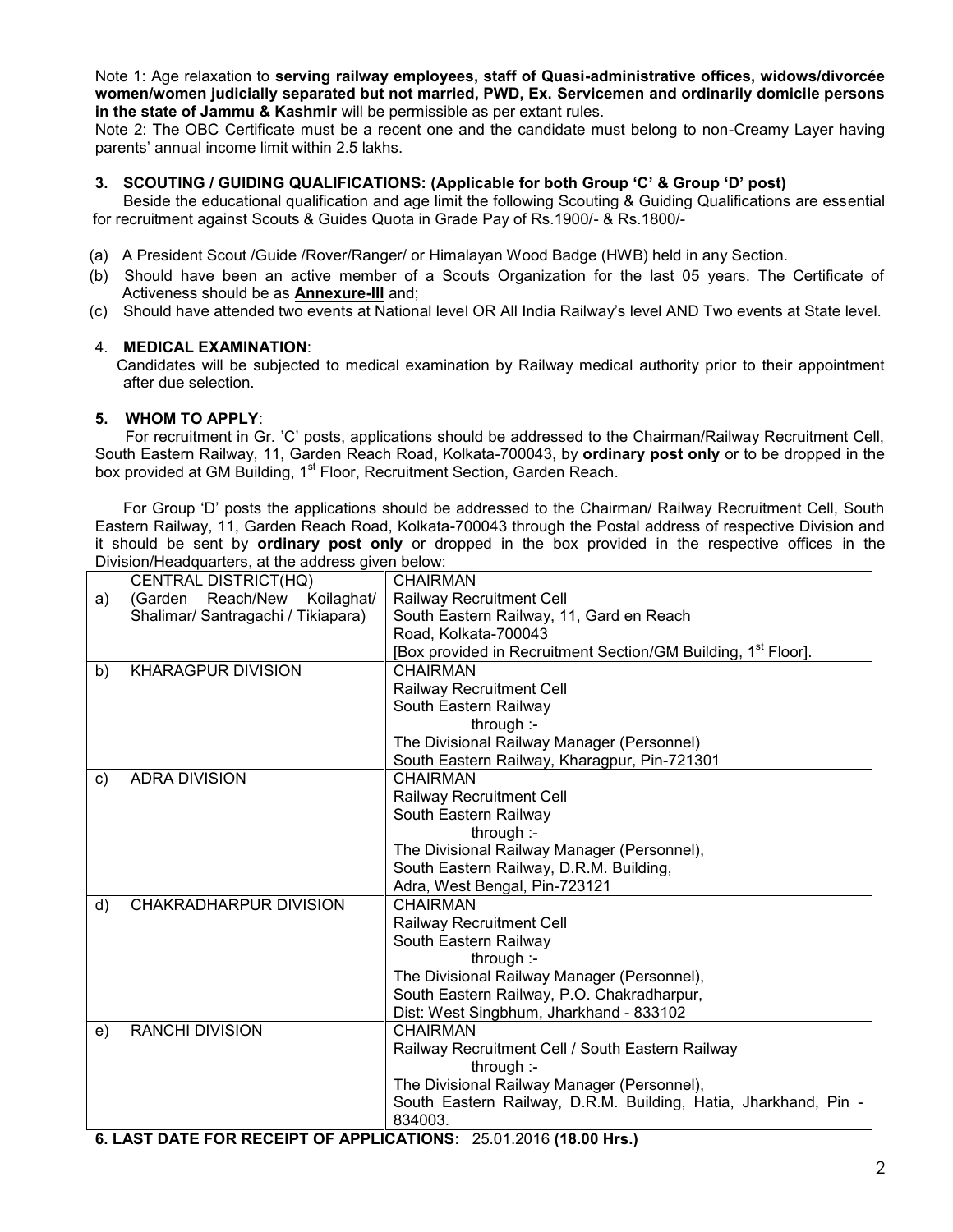# **7. HOW TO APPLY**:

- a) The format of application given at **Annexure-1** should be neatly typed and duly filled by the candidate's own handwriting duly accompanying with self attested copies of all Certificates either in English or Hindi on A-4 size paper. Two passport size recent coloured photographs (without coloured glasses/sunglass/cap on the head) one without signature and one duly signed by the candidate and attested by the Gazetted Officer be pasted in the specified space on the application form.
- b) Two passport size recent photographs (same as affixed in the application form) duly signed on the top should be clipped along with the application form.
- c) Left thumb impression (LTI) must be carefully embossed in the relevant box provided in the bottom of last page. The LTI must bear distinct ridges and should not be blurred or smudged.
- d) All the photocopies of certificates in support of age, caste, (where applicable), educational qualification, Scouting Qualification, other qualification etc. should be self-attested by the candidate & enclosed along with the application form.
- e) Copies of participation certificates and membership certificates for the last five consecutive years in the recent past and continuation certificate as active member should be countersigned by State/District Commissioner (Scouts) for Scout Wing and State/District Commissioner (Guides) for Guides Wing and should be enclosed along with the application form.

# **8. EXAMINATION FEE**:

The examination fee for unreserved and OBC candidates is Rs.100/- (Rupees Hundred only). Candidates belonging to SC/ST/PWD (PH) & Women, Minority Communities and Economically Backward Classes/Sections are exempted from payment of examination fee.

#### **1. Explanation:**

- a) Minorities will mean Muslims, Christians, Sikhs, Buddhists and Zoroastrians (Parsis). For claiming Waiver of examination fee, minorities' candidates should furnish "self declaration" as mentioned in **Annexure-VI** along with the application form. At the time of document verification, such candidates claiming waiver of examination fee, will be required to furnish "minority community declaration" affidavit on non-judicial stamp paper of Rs.10/-(Ten) that he/she belongs to any of the above minority community. If the affidavit is not produced during document verification, the candidature will be rejected.
- b) Economically backward classes/sections will mean the candidates whose family income is less than Rs.50,000/- per annum. Such candidates have to submit income certificate to be issued in the format at **Annexure-V** on the letter head of the authorized issuing authority as mentioned therein for the purpose of identifying economically backward classes/sections and enclose with the application.
- **2**. The examination fee should be paid in the form of Crossed Demand Draft from any nationalized Bank Payable at Kolkata or Crossed Indian Postal Order from any post office drawn in favour of FA&CAO/S.E.Railway/Garden Reach payable at GPO/Kolkata. Bank Draft/IPO should be issued / purchased after the date of this notification and similarly Bank draft/IPO issued/purchased after the closing date of notification shall not be entertained and those applications shall be rejected.

The candidates are advised to write their names and address on the backside of the Bank Draft/IPO and enclose it on the top of the Application Form.

- a) Two self-addressed envelopes (Size: 23cms. x 10 cms.) should be accompanied with the application duly affixing Postage Stamp of Rs.5/- each on it.
- b) All the applications should be in closed-envelope super scribing on the top of the envelope:

#### **"Recruitment against Scouts & Guides Quota 2015-16 in S. E. Railway"**

#### **Employment Notice No. 02/SER/S&G/15-16**

**"Post applied for ………………….. and the name of the Division / Central District (HQ)…………………"**

 c) In case of serving employee **"No objection certificate**" from the employer and discharge certificate by an Ex. Serviceman should be attached.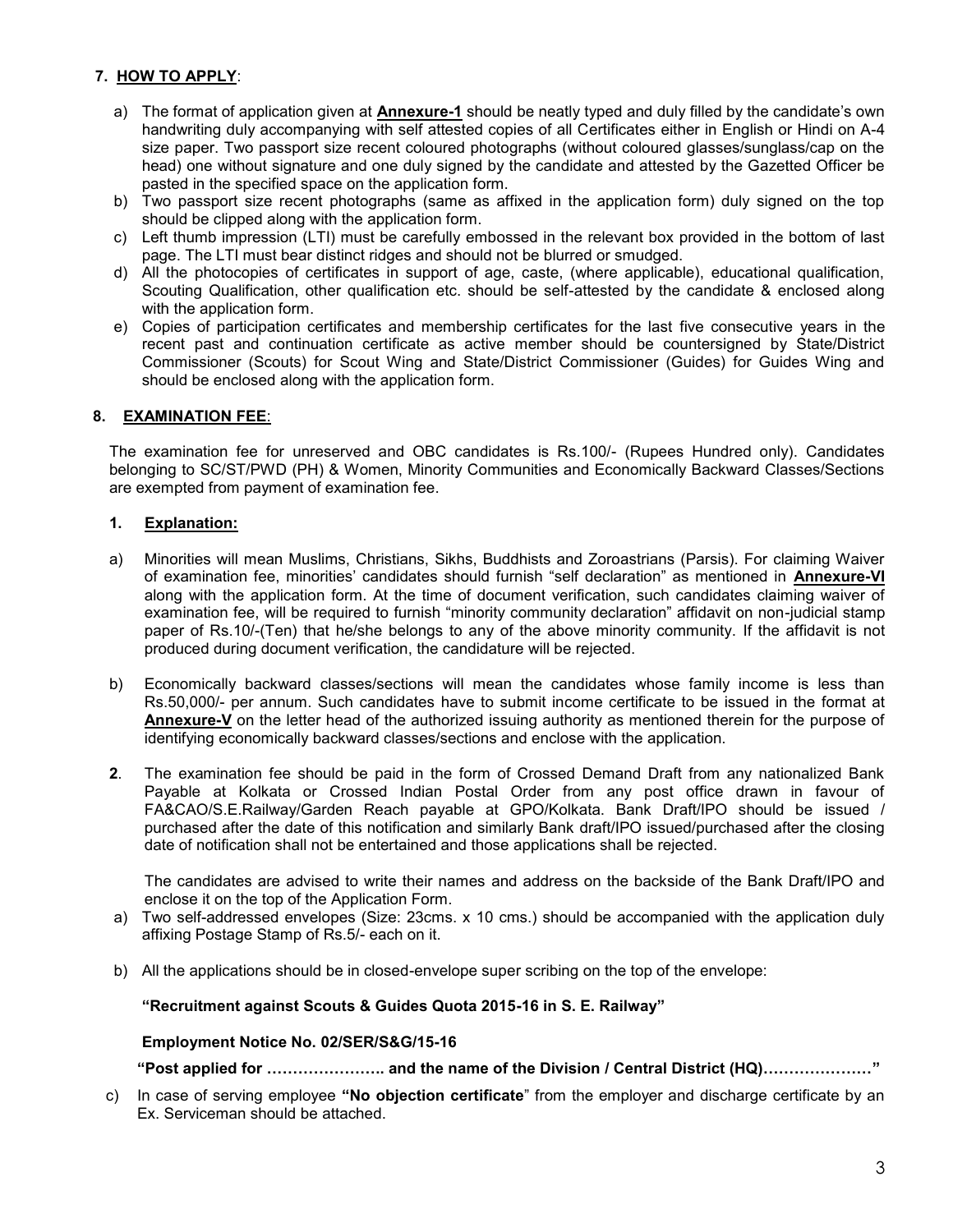# **9. (a) WRITTEN TEST EXAMINATION:**

Candidates will have to appear for a written test on a particular date followed by Skill Assessment and Certificates Verification. A common written test for Group - 'D' post (Grade Pay of Rs.1800/-) for Division and Hd. Qrs commonly will be held on **20.02.2016 (Saturday)** in the Division and Headquarters simultaneously.

For Gr. 'C' posts covering S.E.Railway, the Written Test will be held on **21.02.2016 (Sunday)** at Hd. Qrs only.

All candidates may be in readiness to appear in the Written Test within short notice, in whichever category they apply, scheduled to be held on the above dates.

### **(b) Assessment Procedure:**

The candidates, who apply in response to the notification and are found eligible for consideration for appointment against Scouts & Guides quota, shall be assessed on the basis of following criteria:-

| (A) | <b>Written Test</b>                                                                             | 50 Marks  |
|-----|-------------------------------------------------------------------------------------------------|-----------|
|     | The Written test will consist of 40 Objective Question (40 marks) & 1 essay Type                |           |
|     | Question (10 marks) relating to Scouts & Guides Organisation and its activities                 |           |
|     | and General Knowledge for Grade Pay 1900/- and Grade Pay Rs.1800/- Gr.'C' &                     |           |
|     | Gr.'D' as per specified syllabus outlined Category-wise. at <b>Annexure-II</b> .                |           |
| B   | <b>Scouting Skill Assessment</b>                                                                | 10 Marks  |
|     | A Skill Assessment Committee will assess the practical ability of the candidates.               |           |
| C   | <b>Marks on Certificates</b>                                                                    | 40 Marks  |
|     | (i) Participation/Service rendered in National Events/National Jamboree (including              | 10 Marks  |
|     | All India Railway Events):                                                                      |           |
|     | First Two Certificates (i.e. minimum eligibility qualification.<br>$\bullet$                    | Nil       |
|     | One additional events<br>$\bullet$                                                              | 07 Marks  |
|     | Two or more additional events                                                                   | 10 Marks  |
|     | (ii) Participation/Service rendered in State Events/Rallies:                                    | 10 Marks  |
|     | First Two Certificates (i.e. minimum eligibility qualification)<br>$\bullet$                    | Nil       |
|     | One additional event<br>$\bullet$                                                               | 07 Marks  |
|     | Two or more additional events                                                                   | 10 Marks  |
|     | (iii) Specialised Scout/Guides course organised at National/State/All India<br>Railways level:- | 10 Marks  |
|     | One course                                                                                      | 07 Marks  |
|     | Two or more course                                                                              | 10 Marks  |
|     | (iv) Participation in District Rallies                                                          | 10 Marks  |
|     | One Certificate<br>$\bullet$                                                                    | Nil       |
|     | Two Certificates                                                                                | 07 Marks  |
|     | <b>Three Certificates</b><br>$\bullet$                                                          | 10 Marks  |
|     | Total:                                                                                          | 100 Marks |

The Question Paper will be in bilingual in English and Hindi and the candidates may answer any one of these language.

# **10. IMPORTANT INSTRUCTIONS:**

- I. The decision of the South Eastern Railway Administration in all matters relating to eligibility, acceptance or rejection of the applications and mode of selection shall be final and binding on the candidate and the decision of the South Eastern Railway Administration in connection with panel will be final.
- II. A written declaration will have to be submitted by all the candidates who finally qualify for appointment as per Annexure-IV. If the candidate violates any of the said declarations furnished by him/her, he/she should be taken up under DA&R by the concerned CPO/Senior DPO on the recommendation of State Chief Commissioner/District Chief Commissioner, as the case may be.
- III. There is no community reservation against Scouts & Guides quota recruitment. The candidate belonging to SC/ST/OBC community should enclose necessary certificate for upper age relaxation and also further reservation benefit subject to their appointment on Railway.
- IV. The Railway administration will not be responsible for any postal delay or wrong delivery.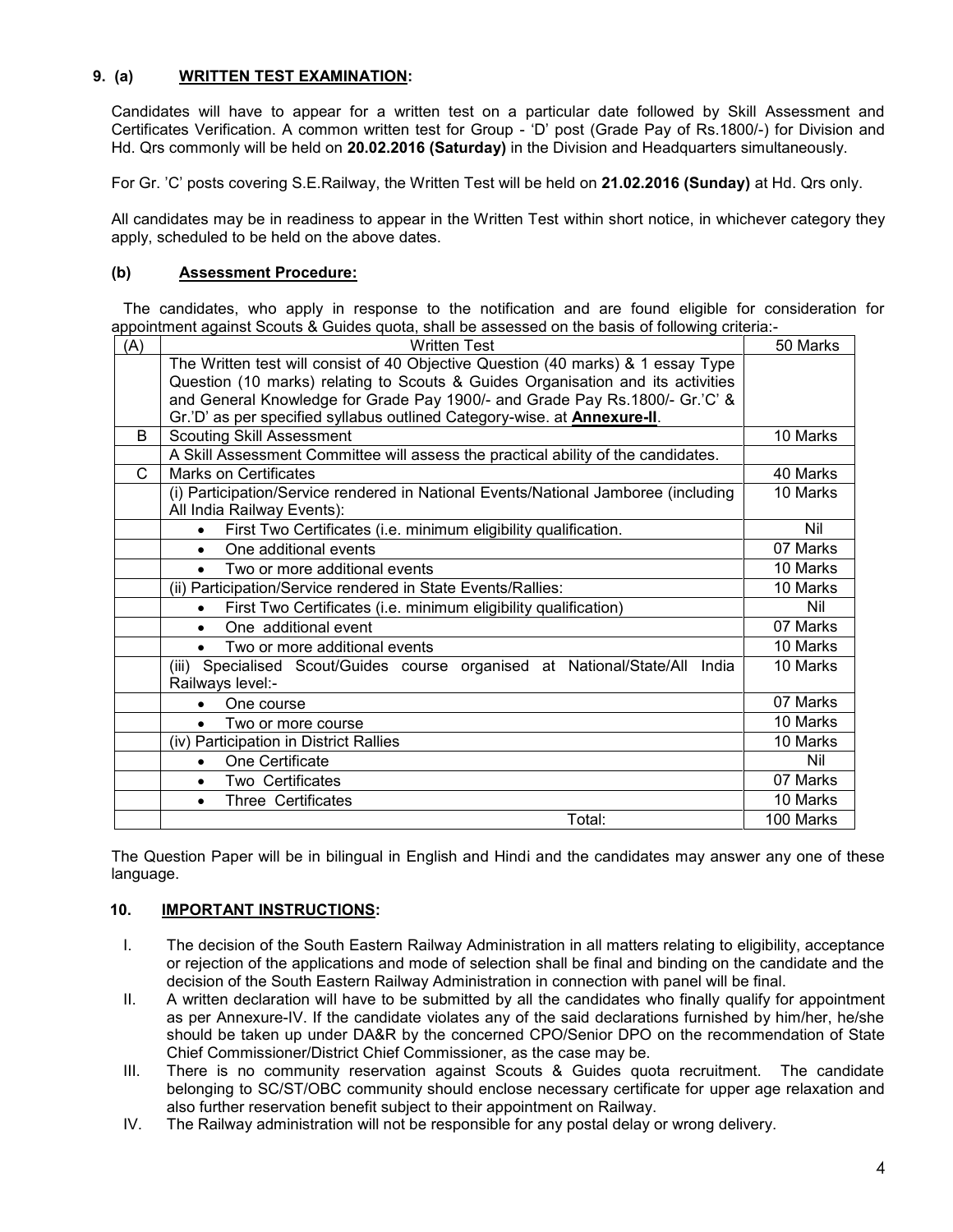- V. CANVASSING IN ANY FORM WILL DISQUALIFY THE CANDIDATURE AND NO CORREPSONDENCE WILL BE ENTERTAINED IN THE MATTER.
- VI. No refund of Examination Fee will be made.
- VII. All copies of Certificates submitted along with the application should be self attested by the candidate with date.
- VIII. **LEGAL MATTERS:** Any legal matter arising out of this Employment Notice shall fall within the legal jurisdiction of Central Administrative Tribunal/Kolkata only.
- IX. **IMPORTANT ADVISORY:** Railway Recruitment Cell, South Eastern Railway, Kolkata has not appointed any Agents or Coaching Centres for action on its behalf. Candidates are warned against any such claims being made by Persons/Agencies.

# **11. GROUNDS FOR REJECTION:**

- a) Applications which are incomplete.
- b) Candidates under-aged/over aged as on 01.01.2016.
- c) Application not filled in by the candidate in his/her own handwriting.
- d) Application filled in a language other than Hindi/English language.
- e) Application received after the closing date & time.
- f) Application not in the prescribed format as mentioned in the Notification.
- g) Application submitted without enclosing relevant certificate duly self-attested by the candidate.
- h) Application submitted without date or with dates prior to or after the notification closing date,
- i) Applications submitted without marks of identification & thumb impression or blurred/smudged LTI.
- j) Application submitted without signature OR signature in block or capital letters.
- k) Application submitted without 05 years continuous Certificate from District level.
- l) Any other irregularity/incomplete application noticed and considered invalid by this Railway.
- m) IPO/Bank Drafts not enclosed or less fee enclosed or IPO/Bank Drafts issued after the closing date of notification.

# **12. NUMBER OF ENCLOSURES TO BE ATTACHED (COMPULSORY):**

a) Attested copies certificates in support of age/caste/educational qualification/ Scouting Guiding qualification certificate. Certificate from the group leader to which attached and post held from time to time events attended as given in the application and other qualification/curriculum activities, if any and waiver of payment of examination fee.

b) Two passport size photographs (same as affixed in the application form) duly signed on the top should be clipped along with the application form.

c)Two self addressed envelopes of size 23cms x 10cms with name in full and complete present address should be written clearly thereon with Rs.5/- postage stamp affix on each.

d) Bank Draft/IPO amounting to Rs.100/- (Rupees One Hundred) only to be drawn in favour of the FA&CAO, S.E.Railway, 11, Garden Reach Road, Kolkata-700043. (in case of candidate belonging to UR/OBC community).

e) In case of serving candidate, "No Objection Certificate" from the employer and discharge certificate by an Ex. Servicemen from the employer should be attached.

> ASSTT PERSONNEL OFFICER (RECTT) S.E.RAILWAY/GARDEN REACH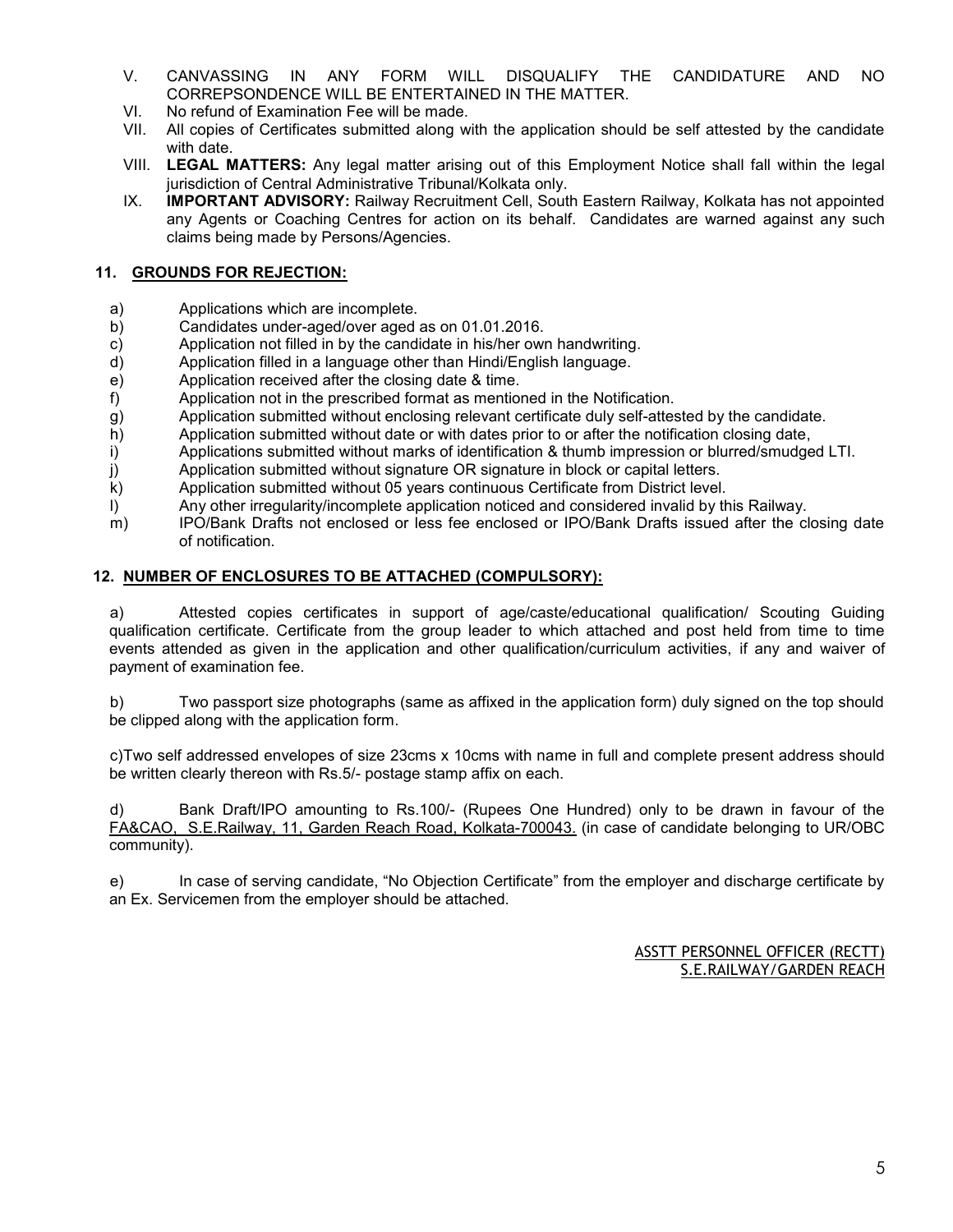# **ANNEXURE-I**

# **SOUTH EASTERN RAILWAY**

#### EMPLOYMENT NOTICE NO. 02/SER/S&G/2015-15 APPLICATION FOR RECRUITMENT AGAINST OPEN ADVERTISEMENT SCOUTS AND GUIDES QUOTA IN GR- 'C' & 'D' - 2015-16

To

# **Address must be as per Para 5 of the Notification**

Paste recent colour Passport Size Photograph self-attested by candidate

|                  | Grade Pay applied for i.e. Rs 1900/- OR Rs. 1800/- (Only one Grade Pay should be<br>mentioned)                                                                                                                                                                                                                                                                                                                                                                         |                |             |            |             |            |      |
|------------------|------------------------------------------------------------------------------------------------------------------------------------------------------------------------------------------------------------------------------------------------------------------------------------------------------------------------------------------------------------------------------------------------------------------------------------------------------------------------|----------------|-------------|------------|-------------|------------|------|
| $\mathbf{1}$ .   | Preference for division in order of priority in number (for<br>example: 1, 5, 3, 2, 4).<br>However, Calling for preference for division does not<br>confer upon any right to be posted in that Divn.                                                                                                                                                                                                                                                                   | $\div$         | <b>ADA</b>  | <b>CKP</b> | <b>KGP</b>  | <b>RNC</b> | HQ   |
| 2.               | Name of the applicant in full (In Block letters only)                                                                                                                                                                                                                                                                                                                                                                                                                  |                |             |            |             |            |      |
| $\overline{3}$ . | Father's / Husband's Name                                                                                                                                                                                                                                                                                                                                                                                                                                              | $\ddot{\cdot}$ |             |            |             |            |      |
| 4.               | Father's / Husband's official designation (if any)                                                                                                                                                                                                                                                                                                                                                                                                                     | $\ddot{\cdot}$ |             |            |             |            |      |
| 5.               | Nationality (Only Indian)                                                                                                                                                                                                                                                                                                                                                                                                                                              | $\ddot{\cdot}$ |             |            |             |            |      |
| 6.               | Date of Birth (for example : 31-12-1997)                                                                                                                                                                                                                                                                                                                                                                                                                               | $\ddot{\cdot}$ | <b>Date</b> |            | Month       |            | Year |
| 7.               | <b>Educational Qualification</b><br>[ Refer to Para 2 of Notification) ]                                                                                                                                                                                                                                                                                                                                                                                               | $\ddot{\cdot}$ |             |            |             |            |      |
| 8.               | Certificates in Scouts and Guides<br>Refer to Para 3 of Notification) ]                                                                                                                                                                                                                                                                                                                                                                                                | $\ddot{\cdot}$ |             |            |             |            |      |
| 9.               | Community (UR/SC/ST/OBC)                                                                                                                                                                                                                                                                                                                                                                                                                                               | $\ddot{\cdot}$ |             |            |             |            |      |
| 10.<br>11.<br>12 | <b>Present Postal Address</b><br>(In CAPITAL letters)                                                                                                                                                                                                                                                                                                                                                                                                                  | $\ddot{\cdot}$ |             |            |             |            |      |
| 13               |                                                                                                                                                                                                                                                                                                                                                                                                                                                                        |                | State:      |            | PIN:        |            |      |
| 14               | Contact Number (Mobile or Landline)                                                                                                                                                                                                                                                                                                                                                                                                                                    | $\ddot{\cdot}$ |             |            |             |            |      |
| 15               | Nearest Railway Station (In CAPITAL letters)                                                                                                                                                                                                                                                                                                                                                                                                                           | $\vdots$       |             |            |             |            |      |
| 16               | Indian Postal Order Number and Date                                                                                                                                                                                                                                                                                                                                                                                                                                    | $\ddot{\cdot}$ |             |            |             |            |      |
| 17               | List of Documents enclosed:<br>Please Tick mark in column Yes OR No                                                                                                                                                                                                                                                                                                                                                                                                    | $\ddot{\cdot}$ |             |            | <b>Tick</b> |            |      |
|                  | Crossed IPO's of Rs.100/-.<br>1<br>$\sqrt{2}$<br>Proof of Date of Birth<br>3<br>Proof of Educational Qualification<br>4<br>Certificates in Scouts and Guides<br>5<br>Annexure-III of the Notification<br>6<br>Annexure-IV of the Notification<br>$\overline{7}$<br>Annexure-V of the Notification<br>8<br>Annexure-VI of the Notification<br>9<br>Annexure-VII of the Notification<br>10<br>Annexure-VIII of the Notification<br>11<br>Annexure-IX of the notification |                |             | <b>YES</b> |             | <b>NO</b>  |      |

DECLARATION: I, hereby, declare that all the details given above in my application are true and correct to the best of my knowledge and belief. I am aware that in the event of any information being found false or incorrect or myself being found not eligible in terms of eligibility criteria, my candidature/appointment is liable to be cancelled/terminated without any notice at any stage of recruitment process.

# Left Hand Thumb Impression **Signature:** Signature: Signature:

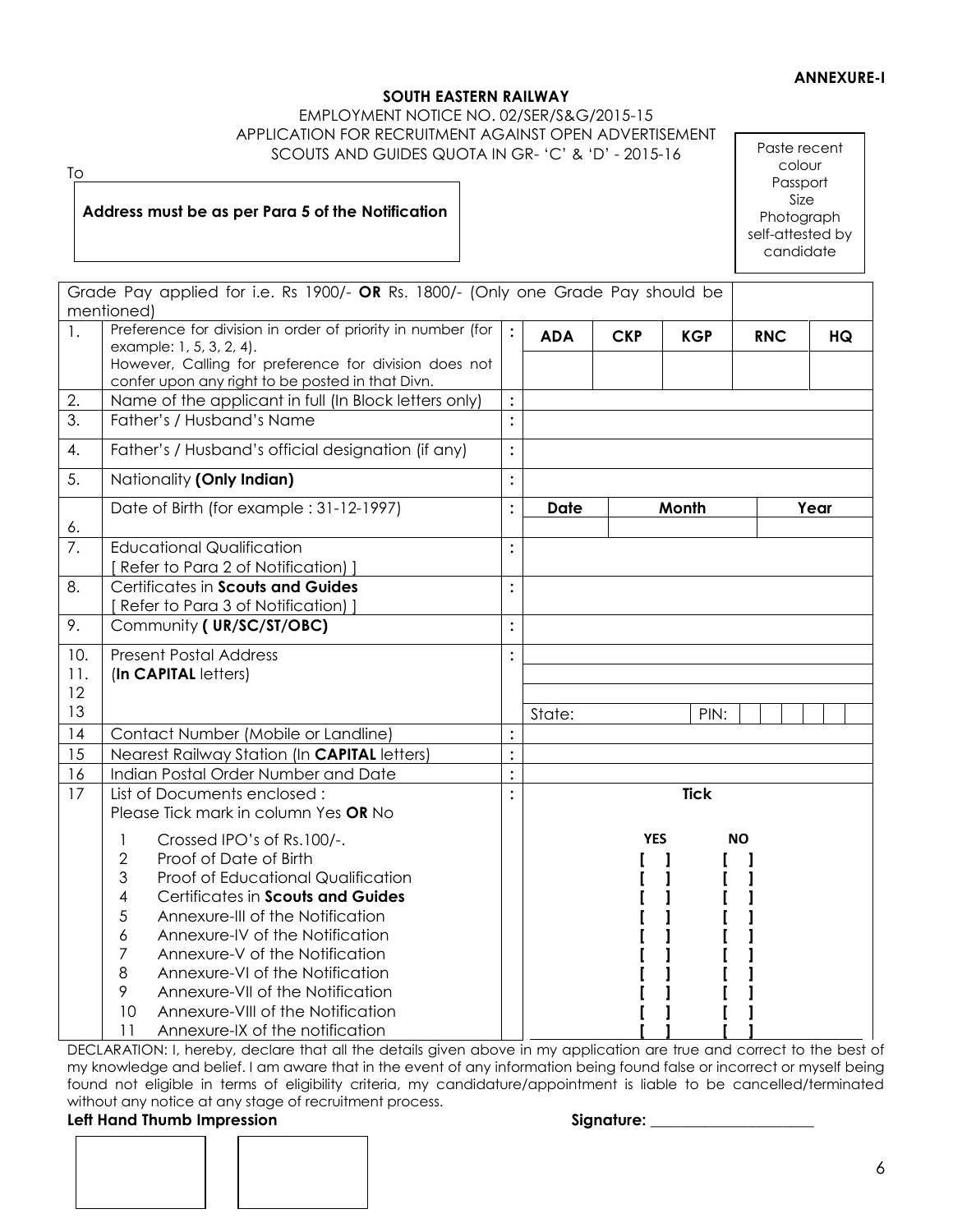#### **Outlined Syllabus for Selection under Scouts & Guides Quota for Group 'C' and Gr.'D' posts.**

History of Scouting /Guiding; Law and Promise; Organisation – "District and State Level"; Training Centre-District and State Level; knowledge of Books; Scouting for Boys/Guiding for Girls in India; Motto left hand shake; Salute; Prayer; Flag Song; National Anthem; know the National and Scouting Flags; Social services at various occasions; Hiking; proficiency badges, How these are earned? Stages in Scouting/Guiding; Thinking day; Progressive training of Scouts/Guides/Rovers/Rangers; Pioneering; Handicrafts; Indian Railway Jamborette; National Jamboree; Jamboree on the Air.

Organisation at National level; National Training Centre, WAGGGS / WOSM- Upa Rashtrapati Award Competition; Prime Minister Shield Competition; Community Development Programme; Aims and Methods of Scouting; How Scouting is useful in producing better citizen?

**\*\*\*\*\*\*\*\***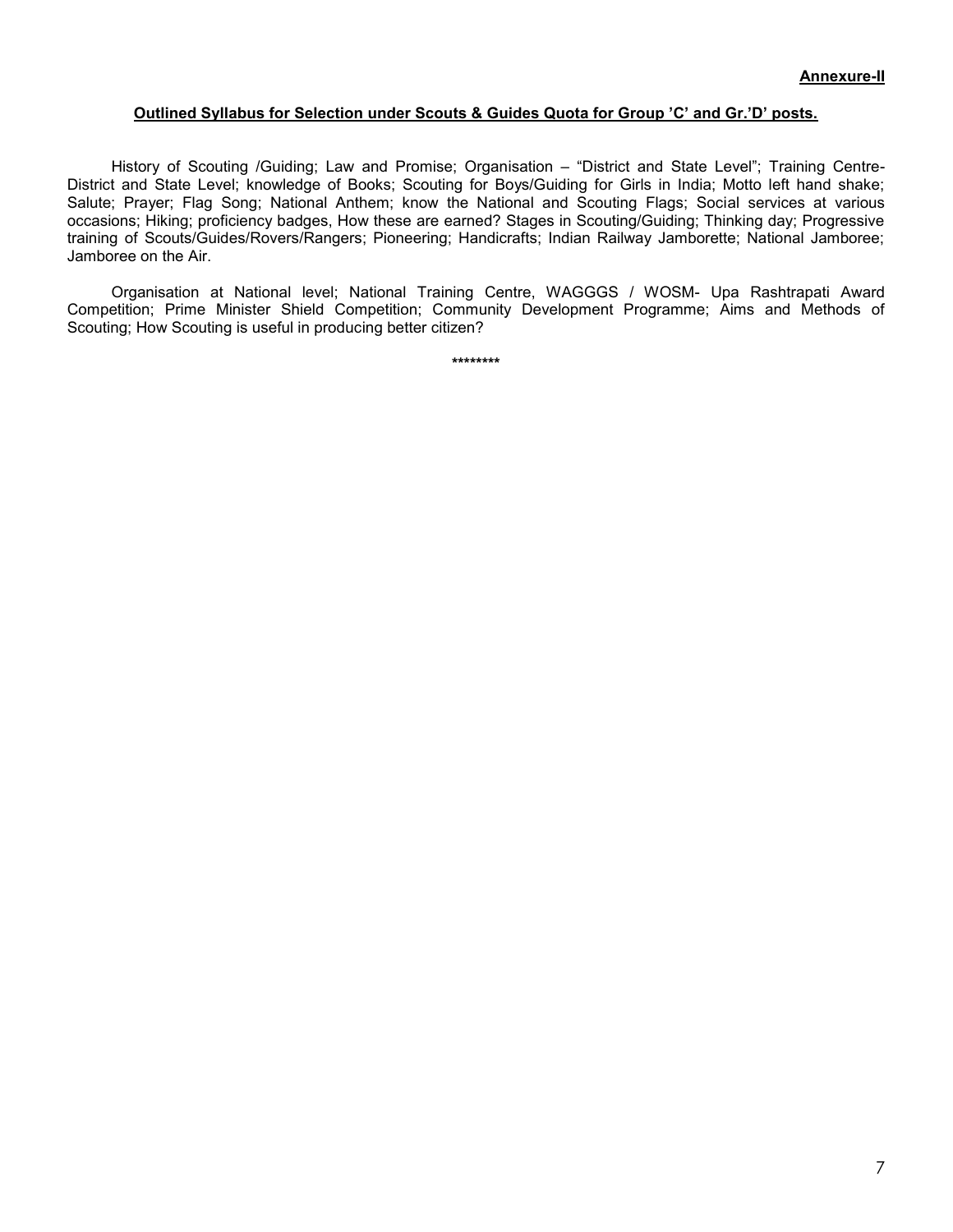# **Certificate No.**

# Certificate of Activeness

This is to certify that .....................................................(name) ................... of ........................... State/District/Division is an active member of ............................... Group since ................... yrs. duly registered with the State/District Association.

Date:

Name & Design. Group Leader (S/G) Name & Sign DOC (S/G)

Name & Sigh DC (S/G)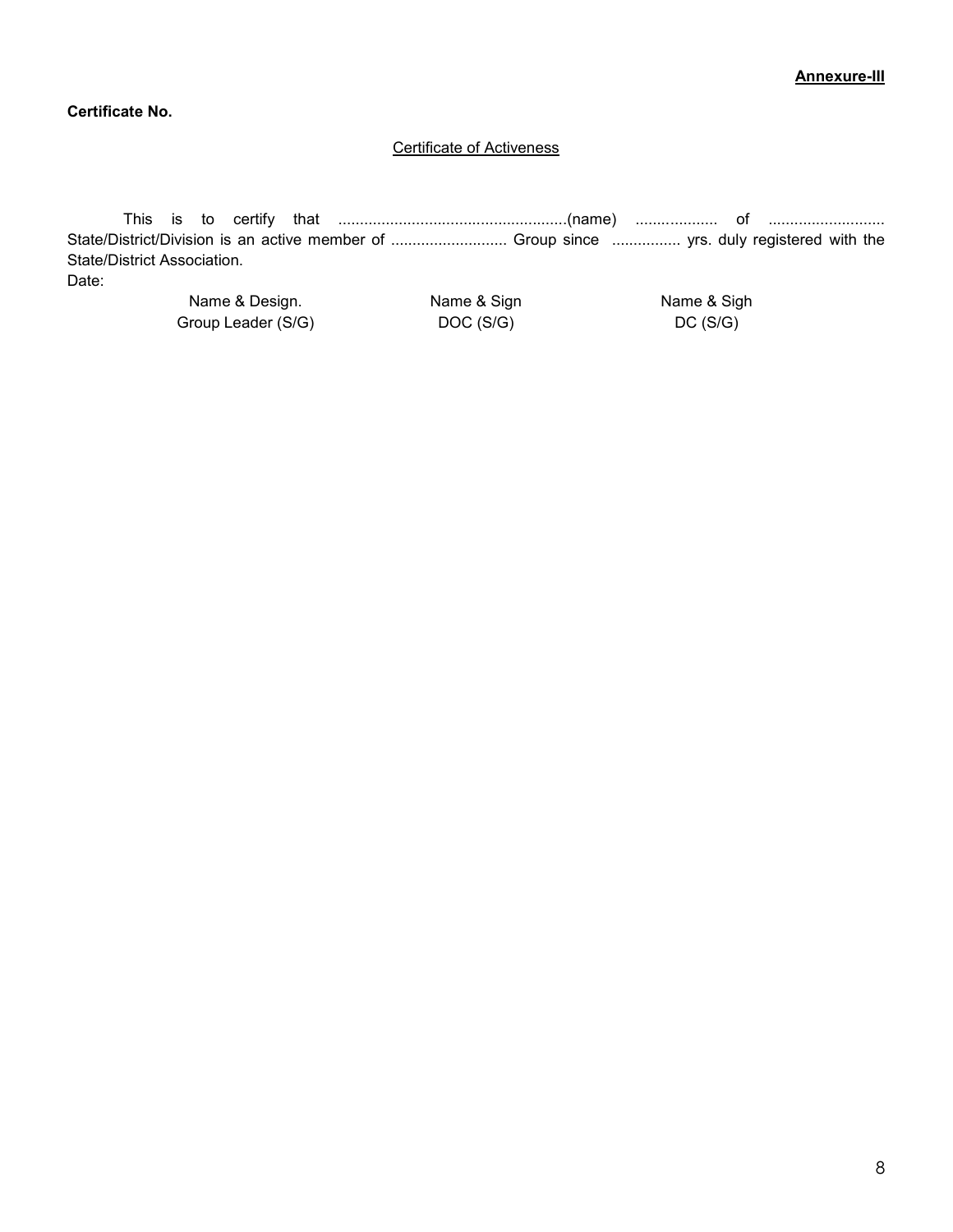# **DECLARATION FOR APPOINTMENT**

I ........................................................... (NAME), S/o................................................... hereby declare that

1. I shall undergo Unit Leader Training within 1 year of my posting in the railways;<br>2. I shall open and/or run a Unit effectively.

- 2. I shall open and/or run a Unit effectively.<br>3. I shall undergo progressive training from
- I shall undergo progressive training from time to time.
- 4. I shall assist Railway scout administration, as and when required.

In the event of violation of any of the above, I may be taken up under the D&A Rules.

Place: Date:

(Signature)

(Name)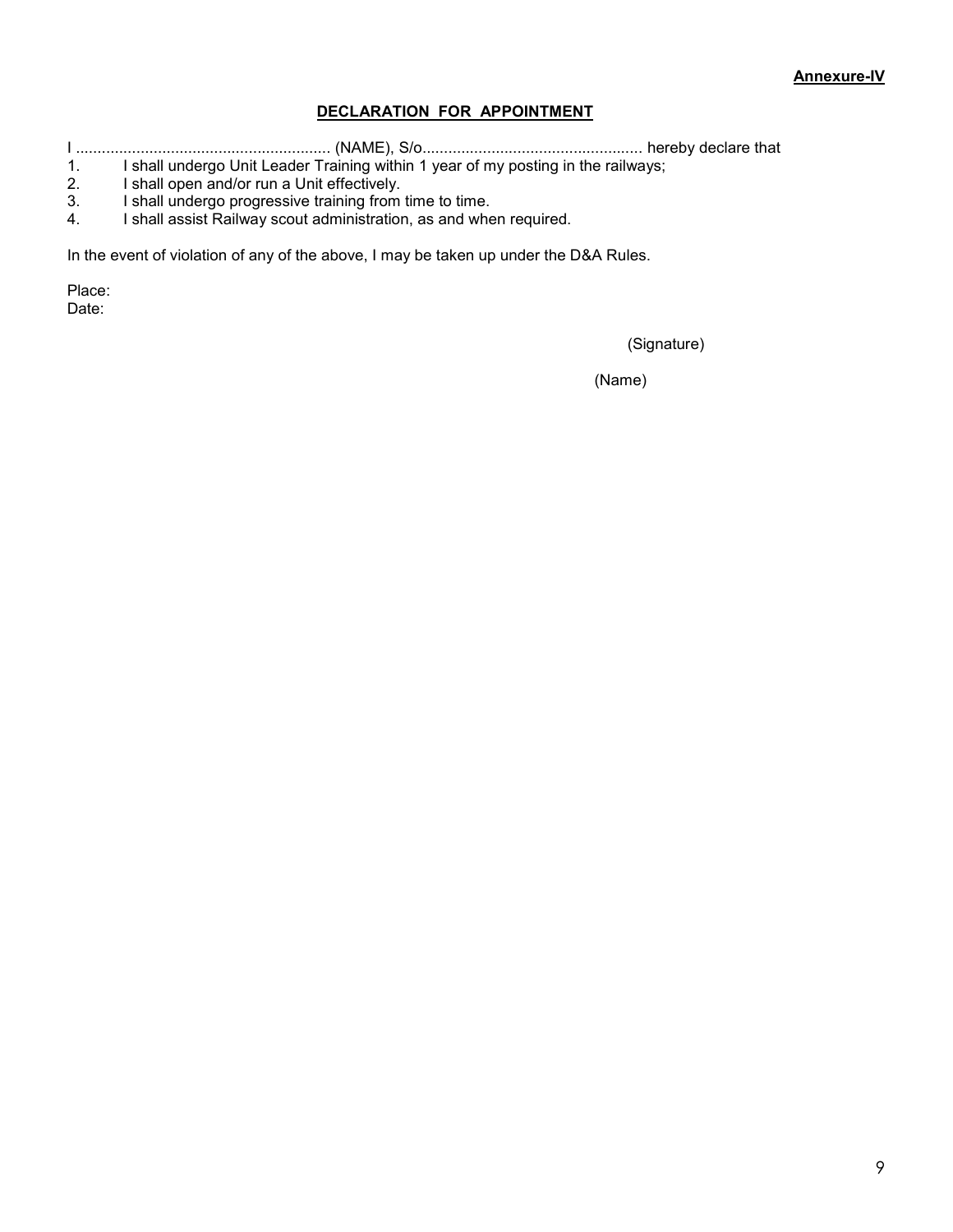#### FORMAT OF INCOME CERTIFICATE FOR WAIVER OF EXAMINATION FEES FOR ECONOMICALLY BACKWARD CLASSES/SECTIONS

| $\mathbf 1$ . | Name of the Candidate                         |  |
|---------------|-----------------------------------------------|--|
| 2.            | Father's / Husband's name                     |  |
| 3.            | Age                                           |  |
| 4.            | <b>Residential Address</b>                    |  |
| 5.            | Annual Family Income<br>(In words and figure) |  |
| 6.            | Date Of Issue                                 |  |
| 7.            | Signature of issuing authority                |  |
| 8.            | Stamp of issuing authority                    |  |

# **(Name of the issuing authority)**

**NB:** Economically Backward Classes will mean the candidates whose family income is less than Rs.50,000 /- per annum.

The following authorities are authorized to issue Income Certificate to be issued on the letter head of the issuing authority for the purpose of identifying economically backward classes/sections: -

- 1) District Magistrate or any other Revenue Officer upto the level of Tehasildar.
- 2) Sitting Member of Parliament of Lok Sabha for persons of their own constituency.
- 3) BPL Card or any other certificate issued by Central Government under a recognized poverty alleviation programme or Izzat MST issued by Railways.
- 4) Union Minister, for any persons from anywhere in the Country.
- 5) Sitting Member of Parliament of Rajya Sabha for persons of the District in which these MPs normally reside.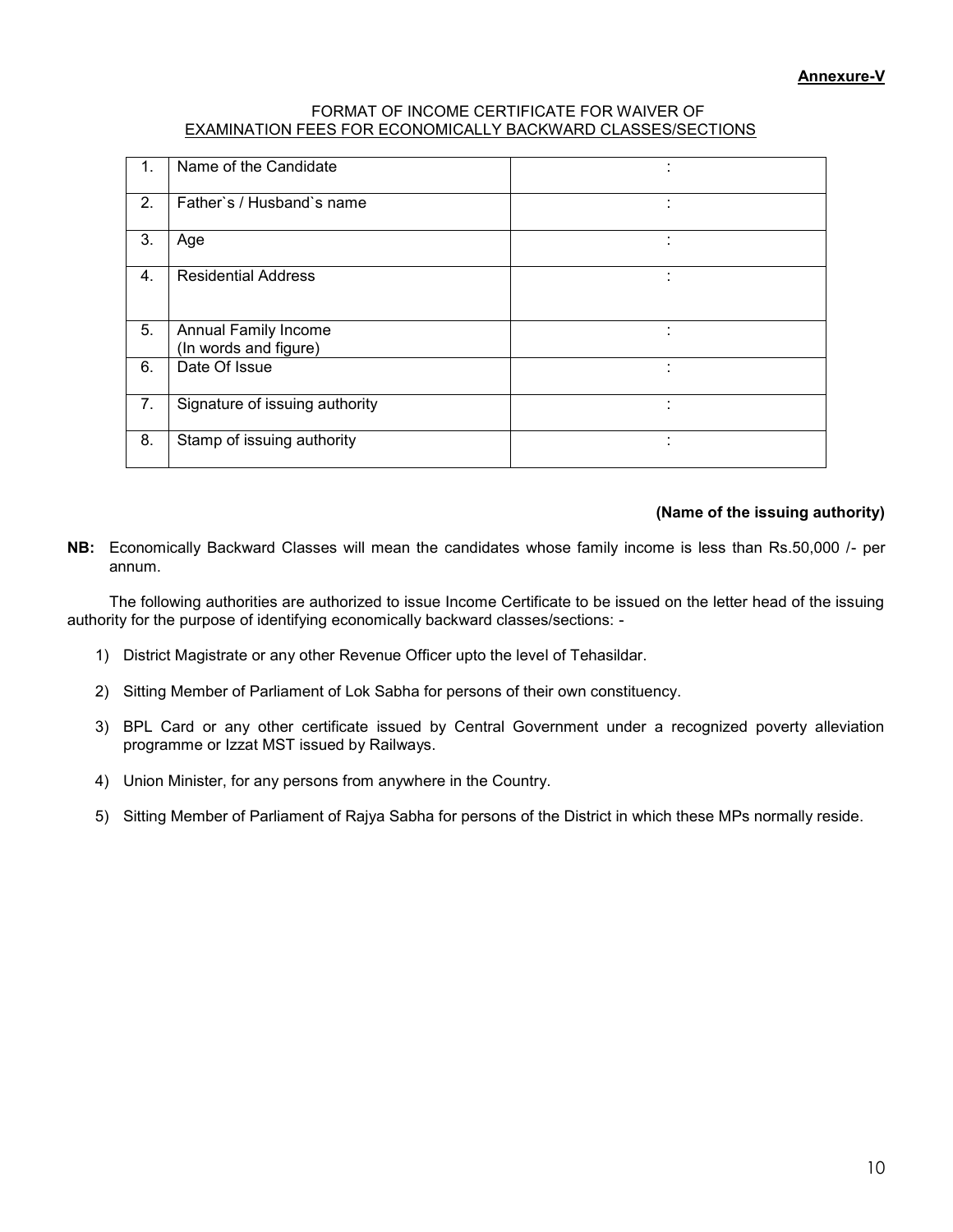#### **SELF DECLARATION OF MINORITY CANDIDATES FOR WAIVER OF EXAMINATION FEES**

(Proforma for declaration to be submitted by Minority candidates along with the application for the post(s) against Employment Notice No.

# **D E C L A R A T I O N**

|                                                                                                     | son / daughter / wife of Sri / Smt. |       |        |
|-----------------------------------------------------------------------------------------------------|-------------------------------------|-------|--------|
| Resident of village/town/city<br>declare that I belong to the                                       | District                            | State | hereby |
| (Indicate minority community notified by Central Govt. i.e. Muslim/Sikh/Christian/ Buddhist/Parsis) |                                     |       |        |

Date: \_\_\_\_\_\_\_\_\_\_\_\_\_\_Signature of the candidate \_\_\_\_\_\_\_\_\_\_\_\_\_\_\_\_\_\_\_\_\_\_\_\_\_\_\_\_\_\_\_\_\_

Place: \_\_\_\_\_\_\_\_\_\_ Name of the candidate \_\_\_\_\_\_\_\_\_\_\_\_\_\_\_\_\_\_\_\_\_\_\_\_\_\_\_\_\_

**NOTE:** At the time of document verification, such candidates claiming waiver of Examination Fees will be required to furnish 'Minority Community Declaration' affidavit on non-judicial stamp paper of Rs.10/-(Ten) that he / she belongs to any of the Minority Community notified by the Central Government (i.e. Muslim/Sikh/Christian/ Buddhist Parsis)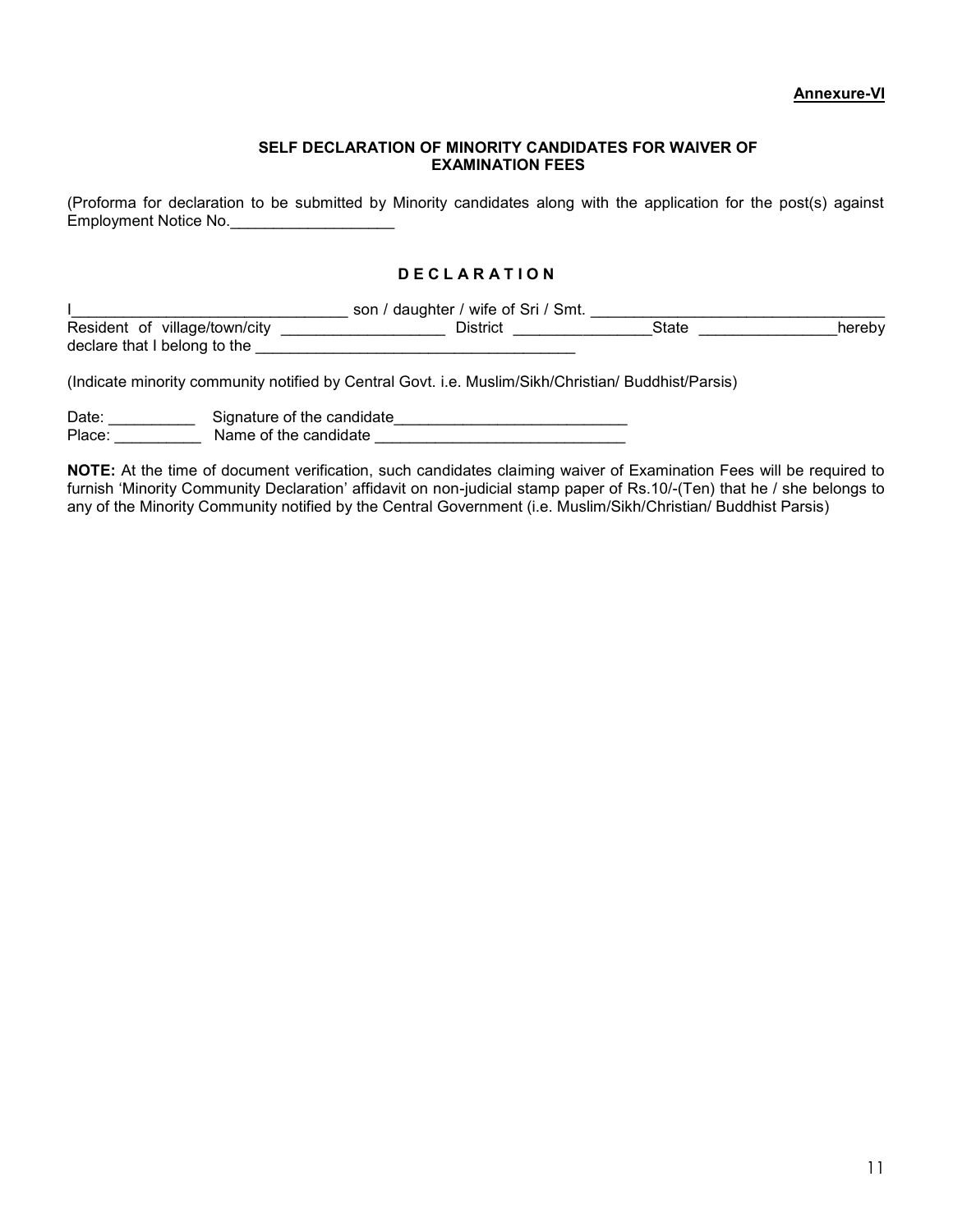# **(FORM OF CASTE CERTIFICATE FOR SC/ST CANDIDATES APPLYING FOR APPOINTMENT TO POSTS UNDER THE GOVERNMENT OF INDIA)**

|                  |                                         |                                                    |                                                                                                           | _Son /Daughter* of ___________ |                                       | of |
|------------------|-----------------------------------------|----------------------------------------------------|-----------------------------------------------------------------------------------------------------------|--------------------------------|---------------------------------------|----|
| village/town*___ |                                         |                                                    |                                                                                                           | Of State/Union Territory*      |                                       |    |
|                  | belongs to the                          |                                                    |                                                                                                           |                                | Caste/Tribe* which is recognized as a |    |
|                  | Scheduled Caste/Scheduled Tribe* under: |                                                    |                                                                                                           |                                |                                       |    |
|                  |                                         | 1. The Constitution (Scheduled Caste) order, 1950. |                                                                                                           |                                |                                       |    |
|                  |                                         | 2. The Constitution (Scheduled Tribes) order, 1950 |                                                                                                           |                                |                                       |    |
|                  |                                         |                                                    | 3. The Constitution (Scheduled Caste) (Union Territories) order, 1951                                     |                                |                                       |    |
| 4.               |                                         |                                                    | The Constitution (Scheduled Tribes) (Union Territories) order, 1951 (as amended by the Scheduled Caste    |                                |                                       |    |
|                  |                                         |                                                    | and Scheduled Tribes Lists Modification), Order, 1956 the Bombay Reorganisation Act 1960, the Punjab      |                                |                                       |    |
|                  |                                         |                                                    | Reorganisation Act, 1966, the State of Himachal Pradesh Act, 1970, the North Eastern Areas Reorganisation |                                |                                       |    |
|                  |                                         |                                                    | Act, 1971, and the Scheduled Tribes Order (Amendment) Act, 1976.                                          |                                |                                       |    |
|                  |                                         |                                                    | 5. The Constitution (Jammu and Kashmir) Scheduled Caste Order, 1956.                                      |                                |                                       |    |
|                  |                                         |                                                    | 6. The constitution (Jammu and Kashmir) Scheduled Tribe Order 1956                                        |                                |                                       |    |
| 7.               |                                         |                                                    | The Constitution (Andaman and Nicobar Islands) Scheduled Tribes Order, 1959. As amended by the Schedule   |                                |                                       |    |
|                  |                                         |                                                    | Caste and Schedule Tribe order (Amendment Act, 1976)                                                      |                                |                                       |    |
|                  |                                         |                                                    | 8. The Constitution (Dadra and Nagar Haveli) Scheduled Castes Order, 1962                                 |                                |                                       |    |
|                  |                                         |                                                    | 9. The Constitution (Dadra and Nagar Haveli) Scheduled Tribes Order, 1962                                 |                                |                                       |    |
|                  |                                         |                                                    | 10. The Constitution (Pondicherry) Scheduled Castes Order, 1964                                           |                                |                                       |    |
|                  |                                         |                                                    | 11. The Constitution Scheduled Tribes (Uttar Pradesh) order, 1967                                         |                                |                                       |    |
|                  |                                         |                                                    | 12. The Constitution (Goa, Daman and Diu) Scheduled Castes Order, 1968                                    |                                |                                       |    |
|                  |                                         |                                                    | 13. The Constitution (Goa, Daman and Diu) Scheduled Tribes Order, 1968                                    |                                |                                       |    |
|                  |                                         |                                                    | 14. The Constitution (Nagaland) Scheduled Tribes Order, 1970                                              |                                |                                       |    |
|                  |                                         |                                                    | 15. The Constitution (Sikkim) Scheduled Caste Order, 1978                                                 |                                |                                       |    |
|                  |                                         |                                                    | 16. The Constitution (Sikkim) Scheduled Tribes Order, 1978                                                |                                |                                       |    |
|                  |                                         |                                                    | 17. The Constitution (Jammu and Kashmir) Scheduled Tribe Order, 1989.                                     |                                |                                       |    |
|                  |                                         |                                                    | 18. The Constitution (Schedule Caste) order (Amendment) Act, 1990.                                        |                                |                                       |    |
|                  |                                         |                                                    | 19. The Constitution (Schedule Tribe) order (Amendment) Act, 1991.                                        |                                |                                       |    |
|                  |                                         |                                                    | 20. The Constitution (Schedule Caste) order $(2^{nd}$ Amendment) Act, 1991.                               |                                |                                       |    |
|                  |                                         |                                                    | 21. The Constitution (Schedule Tribes) order (Amendment) ordinance, 1996.                                 |                                |                                       |    |
|                  |                                         |                                                    |                                                                                                           |                                |                                       |    |

Shri/Shrimati/Kumari\*\_\_\_\_\_\_\_\_\_\_\_\_\_\_\_\_\_\_\_\_\_\_\_\_\_\_\_\_\_\_\_and/or his /her\* family, ordinarily reside(s) in village /town\*\_\_\_\_\_\_\_\_\_\_\_\_\_ of\*\_\_\_\_\_\_\_\_\_\_\_\_\_\_\_\_\_\_\_\_\_District/Division\* of the State/Union Territory\* of \_\_\_\_\_\_\_\_\_\_\_\_\_\_\_\_\_\_\_\_\_\_\_\_\_\_\_\_\_\_\_\_

> Signature<sub>\_\_\_\_\_\_\_\_\_\_\_\_</sub> Designation\_\_\_\_\_\_\_\_\_\_\_\_\_\_\_\_\_ (with seal of Office) State/Union Territory

Place\_\_\_\_\_\_\_\_\_\_\_\_\_\_\_\_\_\_\_ Date  $\Box$ 

\*Please delete the words which are not applicable.

(i) Note: The term "ordinarily reside(s) \*\* used here will have the same meaning as in Section 20 of the Representation of the People Act, 1950.

(ii) Officers competent to issue Caste/Tribe certificates:

 District Magistrate/Additional District Magistrate/ Collector/Deputy Commissioner/ Additional Deputy Commissioner/ Deputy Collector/1<sup>st</sup> Class Stipendiary Magistrate /City Magistrate / Sub- Divisional Magistrate / Taluka Magistrate / Executive Magistrate/Extra Assistant Commissioner(not below the rank of 1<sup>st</sup> Class Stipendiary Magistrate) Chief Presidency Magistrate / Additional Chief Presidency Magistrate/ Presidency Magistrate/ Revenue Officers not below the rank of Tahsildar / Sub- Divisional Officer of the area where the candidate and/ or his/ her family reside(s).

Note: ST Candidates belonging to Tamilnadu State should submit caste certificate ONLY from the REVENUE DIVISIONAL OFFICER.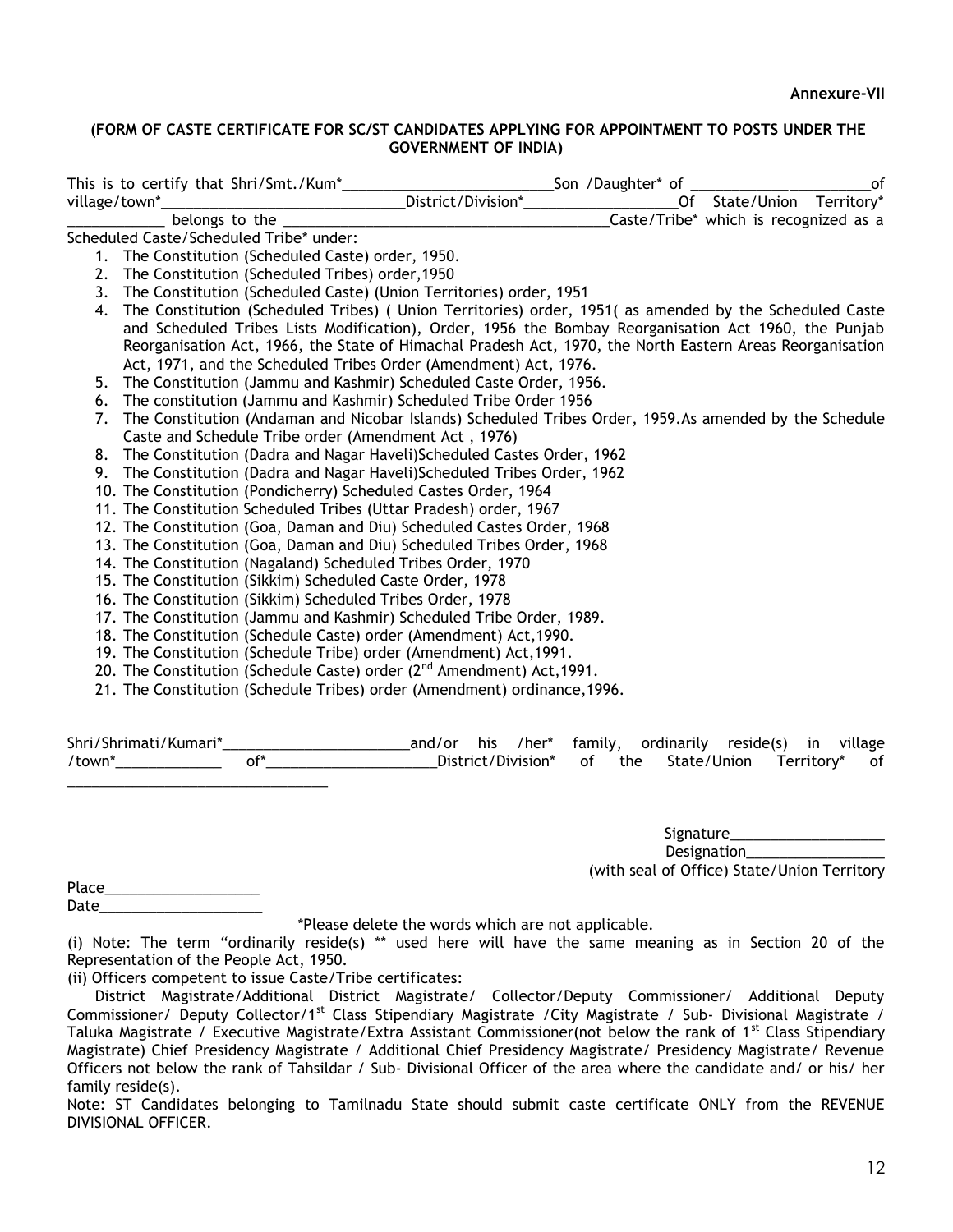#### **FORM OF CERTIFICATE TO BE PRODUCED BY OTHER BACKWARD CLASS CANDIDATES FOR APPOINTMENT TO POSTS UNDER THE GOVERNMENT OF INDIA**

This is to certify that ……………………………………………………son/daughter of …………………………………………….. of village………………..district/division …state belongs to …………………………….community which is recognised as a backward class under: 1) Resolution No.12011/68/93-BCCc dated 10th September 1993, published in the Gazette of India - Extraordinary - part 1, Section 1, No.186 dated 13th September 1993. 2) Resolution No.12011/9/94-BCC dated 19th October 1994, published in the Gazette of India -Extraordinary part 1, Section 1, No.163, dated 20th October 1994. 3) Resolution No.12011/7/95-BCC, dated 24th May, 1995, published in Gazette of India - Extraordinary - Part 1, Section 1, No.88, dated 25th May 1995. 4) Resolution No.12011/44/96-BCC, dated 6th December 1996, published in Gazette of India - Extraordinary part 1, Section 1, No.210, dated 11th December 1996. 5) Resolution No.12011/68/93-BCC, published in Gazette of India - Extraordinary - No.129, dated the 8<sup>th</sup> July 1997. 6) Resolution No.12011/12/96-BCC, published in Gazette of India - Extraordinary - No.164, dated the 1<sup>st</sup> Sept 1997. 7) Resolution No.12011/99/94-BCC, published in Gazette of India - Extraordinary - No.236, dated the 11<sup>th</sup> Dec 1997. 8) Resolution No.12011/13/97-BCC, published in Gazette of India - Extraordinary - No.239, dated the 3<sup>rd</sup> Dec 1997. 9) Resolution No.12011/12/96-BCC, published in Gazette of India - Extraordinary - No.166, dated the 3<sup>rd</sup> Aug 1998. 10) Resolution No.12011/68/93-BCC, published in Gazette of India - Extraordinary - No.171, dated the 6<sup>th</sup> Aug 1998. 11) Resolution No.12011/68/98-BCC, published in Gazette of India - Extraordinary - No.241, dated the 27<sup>th</sup> Oct 1999. 12) Resolution No.12011/88/98-BCC, published in Gazette of India - Extraordinary - No.270, dated the 6<sup>th</sup> Dec 1999. 13) Resolution No.12011/36/99-BCC, published in Gazette of India - Extraordinary - No.71, dated the 4<sup>th</sup> April 2000. Shri ………………………………………………and/or his family ordinarily reside(s) in the ……………………………………….. District/ Division of the ………………………………………………State. This is also to certify that he/she does not belong to

the persons/sections **(Creamy Layer)** mentioned in column 3 of the Schedule to the Government of India, Department of Personnel & Training OM NO.36012/22/93 –Estt (SCT), dated 8.9.1993 and modified vide Government of India, Department of Personnel and Training O.M. 36033/32004-Estt.(Res) dated 09.03.2004.

#### Dated:

**Note:** 

#### **Signature : Designation :**

(a) The term 'ordinarily' used here will have the same meaning as in section 20 of the Representation of Peoples Act., 1950.

(b) Officers competent to issue OBC certificates:

i) District Magistrate/Additional Magistrate/Collector/Deputy Commissioner/Additional Deputy<br>Commissioner/Deputy Collector/1<sup>st</sup> class Stipendiary Magistrate/Sub-Divisional Magistrate/Taluka Stipendiary Magistrate/Sub-Divisional Magistrate/Taluka Magistrate/Executive Magistrate/Extra Assistant Commissioner (not below the rank of  $1<sup>st</sup>$  class Stipendiary Magistrate)

(ii) Chief Presidency Magistrate/Additional Chief Presidency Magistrate/Presidency Magistrate

(iii) Revenue Officer not below the rank of Tehsildar; and

(iv) Sub-Divisional Officer of the area where the candidate and/or his family resides.